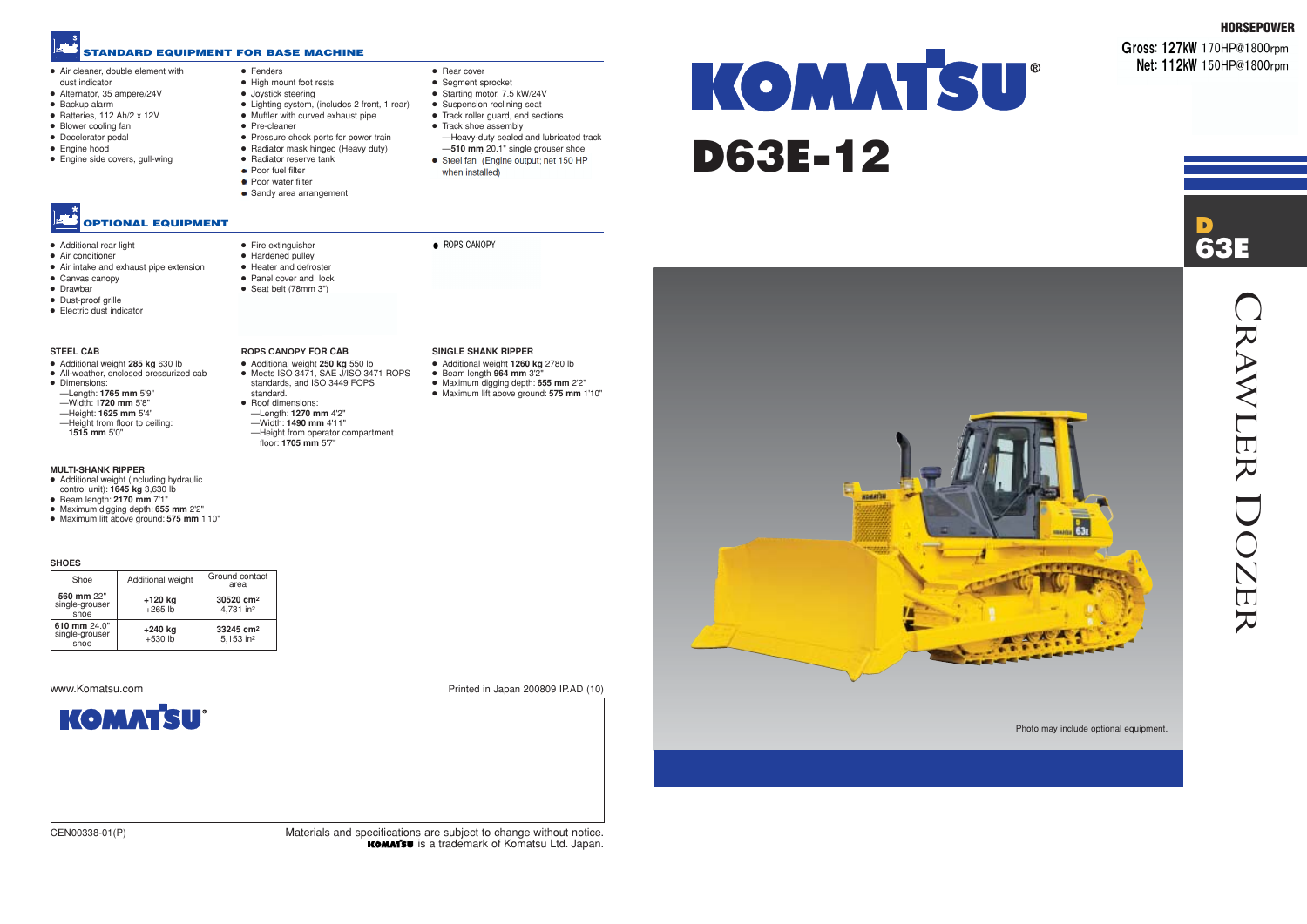# **WALK-AROUND**

*Modular power train* for increased serviceability and durability.

*All of the track shoes, idlers, carrier rollers and track rollers* meet the extreme cold region specifications.



*Bolt-on segmented sprocket teeth* for ease of maintenance.

Left hand *joystick* controls all tractor motion. Right hand joystick controls all blade movements.

*Hexagonal pressurized cab and ROPS canopy* with viscous damping mounts provides unsurpassed operator comfort and visibility

*The Komatsu SA6D114E-2 diesel engine* provides an output of 112 kW 150HP with excellent productivity.

*Komatsu torqflow transmission* offers single lever control of speed (3 forward and 3 reverse) and directional changes.

Forward-mounted *pivot shafts* isolate final drives from blade loads.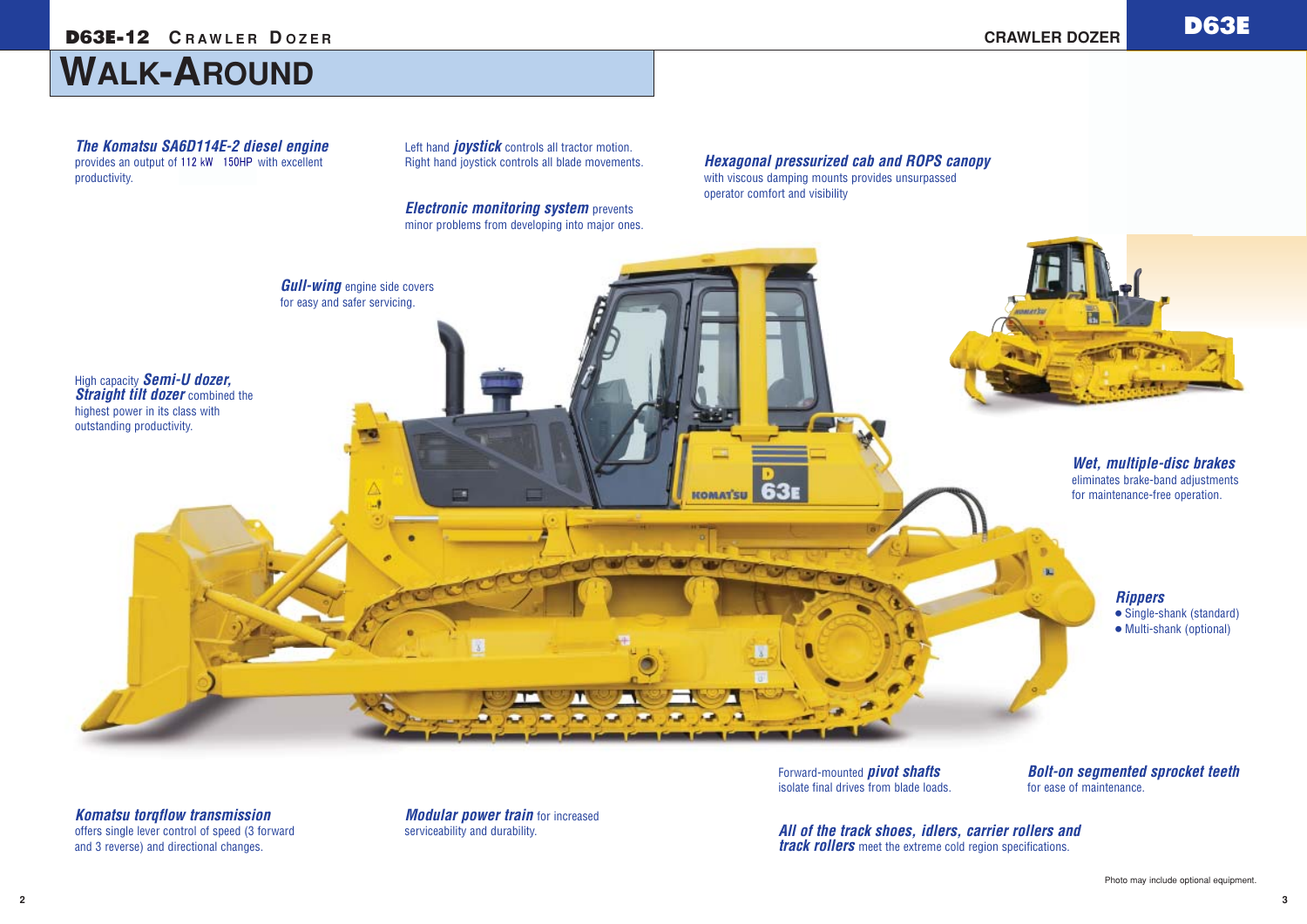



# **OPERATOR'S COMPARTMENT**

### **Electronic monitoring system**

An electronic monitoring system prevents minor problems from developing into major ones. All meters and gauges are controlled by a microcomputer, which provides a wide indication range for an easier, more precise reading.



#### **Easy-to-operate work equipment control lever**

With the Closed-center Load Sensing (CLSS) hydraulic system, blade lever stroke is directly proportional with blade speed, regardless of the load and travel speed. This results in superb, fine controllability.

**CO** Lifting and lowering

### **Benefits of CLSS**

- More precise and responsive operation due to the pressure compensation valve.
- Reduced fuel consumption by discharging only the required amount of oil from the pump.
- The work equipment moves smoothly for operations such as side-cutting even when priority is given to steering.

## **Low-noise design**

For smoother riding comfort, power train components and hydraulic control valves are mounted to the frame with rubber pads to soften vibration and shut out noise. Since the D63E employs joysticks, the walk-through operator compartment is uncluttered for smooth entry and exit. A supension seat with reclining backrest is standard equipment.

The modular design allows easy removal and installation of any individual unit for shorter downtime.

## **Three-stage height adjustable armrests**

Three-stage height adjustable armrests and relocated fuel

control lever provide comfortable operation and increased leg space.



**All steering, direction, and speed changes** are made by a left-hand single joystick control. If the operator wants to move the machine forward and to the left, he simply moves the joystick forward and to the left. If he desires a gear change, he merely twists his wrist. The machine responds to the movement of the lever providing the operator with the feeling of natural control with Komatsu's joystick.



#### CLSS for D63E-12

# **RELIABILITY FEATURES**

# **EASY MAINTENANCE**

#### **Field-proven engine**

Powerful SA6D114E-2 diesel engines provides a massive output of **112kW** 150HP. The engine power is transmitted smoothly to the final drives via a high-efficiency torque converter.

#### **Modular designed power train units**

#### **Flat bottom frame**

A flat bottom frame, the monocoque track frames and forward-mounted pivot shafts provide good maneuverability in muddy terrain by preventing mud from building up under the frame.

### **Wet, multiple-disc brakes**

Eliminate brake-band adjustments for maintenance-free operation.



#### **Coolant reservoir**

A radiator coolant reservoir makes it easier to check the coolant level and eliminates frequent refilling.



**Conduction** Lifting and lowering

**Tilting** 

#### **Oil pressure check ports**

Oil pressure check ports for the power train are centralized on the right side of the machine.



### **Gull-wing engine side covers**

A gas-spring cylinder opens the gull-wing engine side covers widely, allowing the engine and auxiliary components to be easily checked.



## **Sturdy design**

Because fewer components mean greater reliability, we've designed a simple hull frame made of a thick, single plate. Track frames have a large-section construction for maximum rigidity. Even the box-section construction of the blade back beam is reinforced, all with durability in mind.

### **Front radiator mask**

Strengthened radiator mask with circular perforations is openable and closable to facilitate radiator cleaning.





### **Steering functions (left hand)**